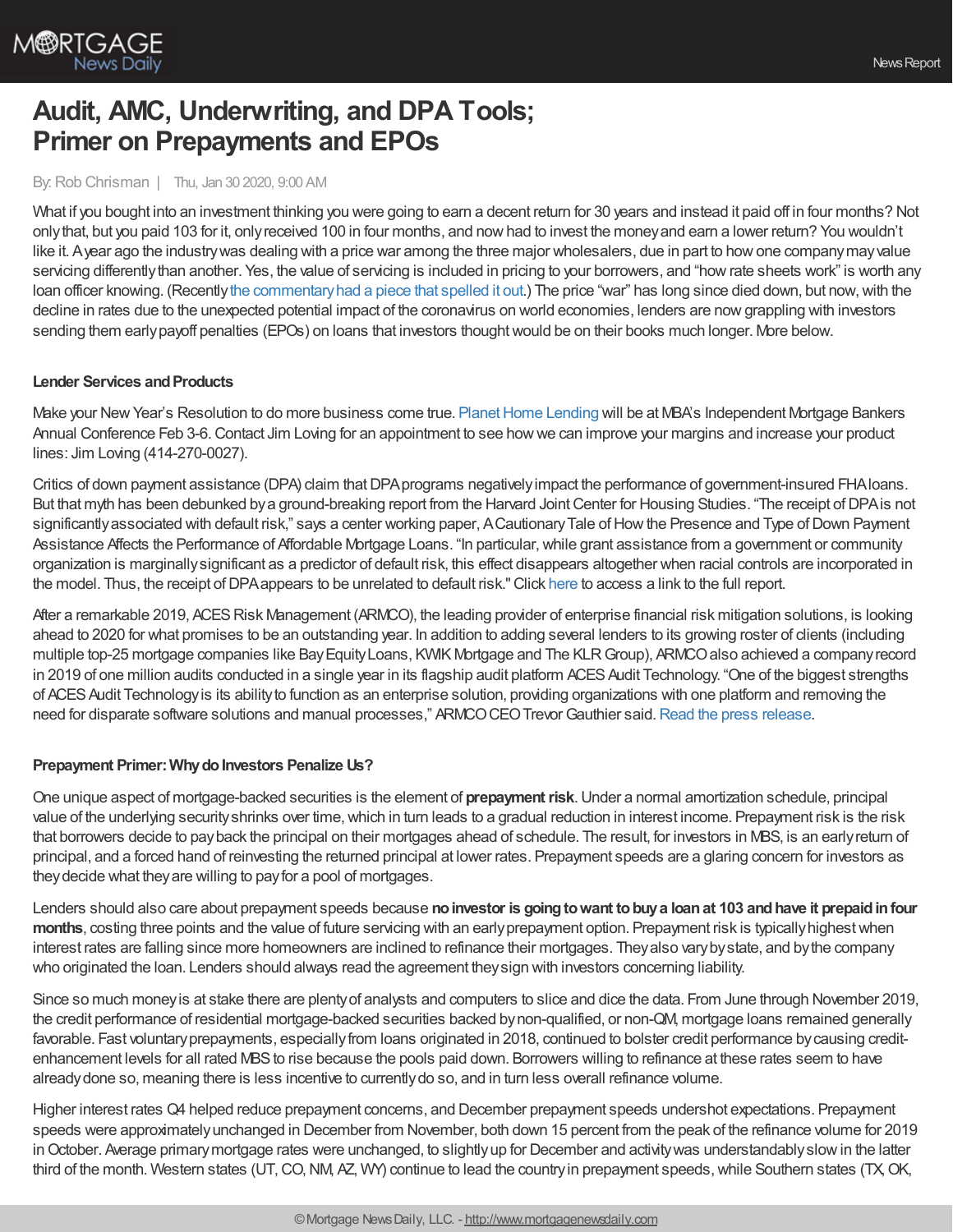

AR, LA) experienced the slowest regional speeds. Utah continues to lead the country in prepayment speeds (24.5 percent CPR), while New York brings up the rear with the slowest prepayment speeds (10.5 percent CPR) over the month.

Conditional prepayment rate (CPR) is a loan prepayment rate equivalent to the proportion of a loan pool's principal that is assumed to be paid off ahead of time in each period,which helps to calculate and normalize portfolio runoff. The higher the rate, the quicker the pool of mortgages pays off. Although total CPRs experienced a decrease into November and December 2019, all products' prepayment speeds are still at least 50 percent above their levels compared to November 2018. Both the conventional 30-year par rate and the government 30 year par rate **droppedaround100 bps over the course of 2019, helpingdrive refi volume.**

It seems better credit borrowers are starting to burn out at a faster rate than anticipated. 2018 collateral has been the fastest prepaying vintage across product types and coupons, owing to veryhigh servicing spread and limited seasoning. This means prepayment speed generallyhas the most room to slowfrom peak to trough. As borrowers with the highest propensityto refinance exit the pool, the remaining borrowers will demonstrate a weaker responsiveness to refi incentive and slower prepayment speeds.

Year after year Januaryand Februaryhave the slowest seasonal turnover of the calendar year. While January2020 has the same number of business days as December (21), Februarygets no help from leap year and onlyhas 19 business days. Primarymortgage rates during the January applications window have been a little higher than December, meaning prepayment speeds should be successively slower over the next two months. JanuaryCPRis projected to be down -14 percent in 30s, and the refi indexis projected to be down -12 percent; seasonals down -24 percent.

This means more burnout, consistentwith the refi index, as the refinance pipeline begins clearing, biasing speeds slower. This will in turn have an effect on the spread at origination. Just because we are in a low-rate environment does not mean that refinances will remain strong, and the refinance boom for this economic cycle maybe over unless rates reallydrop.

Last week Michael Ehrlich sent out the latest from Adam Quinones and the mortgage team at Refinitiv: a new approach to the measurement of benchmark prepayment speeds. "This innovation is not intended to replace existing methodologies (but to) enhance perspective and improve transparencyat a time when the mortgage industrydesperatelyneeds a wayto understand the impact of digital process investments on MBS cash flows."

RefinitivpresentCPRs based on their chronological schedule after issuance and removed time. "We've aligned payment periods regardless of issue date. Month-1 CPR1, Month-2 CPR1, Month-3 CPR1, etc. This is a true MBS aging curve or 'ramp' with time-series as opposed to a chart ofCPRs at a single point in time based on current age. We call them Chronological CPRs. Theysolve the problem of age-distorted CPR1 comparisons across vintages." These measures are alreadyavailable in its [Advanced](https://www.refinitiv.com/en/products/advanced-mortgage-analytics) Mortgage Analytics product and there are chronological CPRs by state for GOVIE, FHA Only, VA Only and RD only.

## **Capital Markets**

U.S. Treasuries rallied to yesterday(including the 10-year yield to below1.60 percent), primarilyafter a **veryweak PendingHome Sales report** for December showed a sharp contraction in the morning. When it came to moving the market, that print outweighed Fed-related events and the signing of the newUSMCA,which replaces NAFTAand has a larger estimated economic impact than the China trade deal.

To no one's surprise, in a 10-0 vote, the FOMC left rates unchanged again, issued an essentially unchanged statement from the last meeting in December, announced repurchase operations will continue through April, and projected a dovish stance through Chairman Powell during his press conference. The statement reiterated that strength in the labor market and consumer activity is being balanced againstweakness in business spending and exports. Economic activitycontinues at a moderate pace and there has been no meaningful change in inflation expectations. That said, the committee noted that household spending has been rising at a "moderate" pace,**which represents a slight downgrade fromthe "strong" pace inDecember.**

Today the Bank of England was out with its latest policy decision (). Domestically, we had Weekly Initial Claims (216k), and the alwaysimportant advance Q4 GDP (+2.1%, as expected, inflation tame). Later this morning, Q4 housing vacancies and homeownership will be released. In the earlygoing AgencyMBS prices are roughlyunchanged and the 10-year is yielding 1.58 percent after closing yesterday at 1.59 percent.

### **Employment and Transitions**

Michigan's Success Mortgage Partners, Inc., an independent mortgage bank, announced that 25-year industryvet Allison Johnston,CMB, is its new president. Allison has achieved many milestones in her career including past president of the Michigan Mortgage Lenders